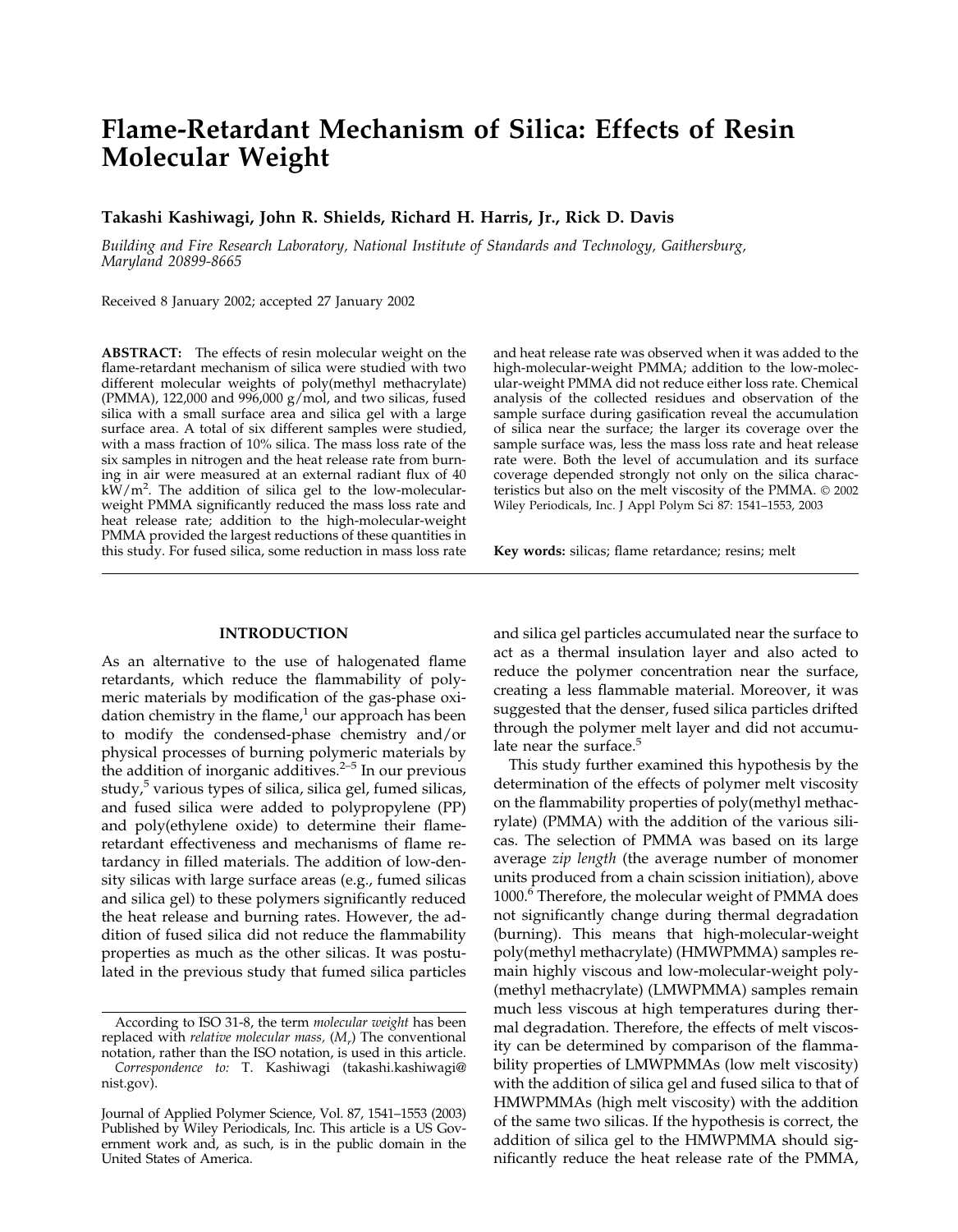whereas the addition of fused silica should yield a much smaller reduction of the heat release rate. Furthermore, for LMWPMMA, the addition of silica gel should less effectively reduce the heat release rate.

### **EXPERIMENTAL**

#### **Materials**

Two powder PMMA samples (Aldrich,\* Milwaukee, WI) were used with reported mass-average molecular weights (*Mw*'s) of 120,000 and 996,000 g/mol. The silica gel (PQ Corp., Valley Forge, PA) had a pore volume of 2.0  $\text{cm}^3/\text{g}$ , an average particle size of 17  $\mu$ m, and a surface area of 400  $\pm$  40 m<sup>2</sup>/g. The samples were heated at 900°C for 2 h. The selection of this silica gel was made on the basis of the results of our previous study, which determined the effects of various silica gel characteristics, such as particle size, pore volume, surface area, and silanol content, on the flammability properties of  $PP$ .<sup>7</sup> The fused silica was Siltex 44C (Kaopolite, Inc., Union, NJ) with near-zero pore volume and an average particle size of  $7 \mu m$ . It was heated at 100°C for 2 h. All samples had a PMMA mass fraction of 90% and a silica mass fraction of 10%. The samples were mixed by vigorous steering in a mortar with a pestle for 3 min. The sample disks were made by compression molding at 190°C for the LM-WPMMA samples, and at 210°C for the HMWPMMA samples. All HMWPMMA samples used in this study were 75 mm in diameter and 8 mm thick; all LMW-PMMA samples were 75 mm in diameter and 5 mm thick.

#### **Analysis of samples**

#### Thermal stability measurement

Sample mass as a function of temperature was obtained with a TA Instruments SDT 2960 at a heating rate of 5°C/min in a nitrogen atmosphere. The standard uncertainty on sample mass measurement was  $\pm 1\%$ .

## Viscosity measurement

Viscosities of the samples were measured with a Paar Physica UDS 200 viscometer at an oscillation frequency of 1 Hz from 180 to 240°C at a heating rate of 2°C/min in a nitrogen atmosphere. The standard uncertainty of the measured melt viscosity was  $\pm 15$ %.

## Cone calorimeter test

The flammability properties, including heat release rate, mass loss rate, and others, were measured with a cone calorimeter (made by NIST) at 40  $\text{kW/m}^2$  in accord with ASTM E 1356. The standard uncertainty of the measured heat release rate<sup>2</sup> was  $\pm 10$ %. All test samples were horizontal.

#### Gasification rate measurement

A radiant gasification apparatus, somewhat similar to the cone calorimeter, was designed and constructed at NIST to study the gasification processes of samples by the measurement of mass loss rate and temperatures of the sample in a nitrogen atmosphere (no burning). All experiments were conducted at 40 kW/m<sup>2</sup>. The unique nature of this device is threefold: (1) observation and results obtained from it are only based on the condensed-phase processes due to the absence of any gas-phase oxidation reactions and processes; (2) it enables visual observations of gasification behavior of a sample with a video camera under a radiant flux similar to that of a fire without any interference from a flame; and (3) the external flux to the sample surface is well-defined and nearly constant over the duration of entire experiment (and over the spatial extent of the sample surface) due to the absence of heat feedback from a flame. A more detailed discussion of the apparatus was given in our previous study; the standard uncertainty of the measured mass loss rate $8$  was within 10%.

#### Silicon, carbon, and hydrogen analyses

Si contents in the collected sample residues were measured by neutron activation analysis, and C and H contents in the residues were measured by elemental analysis with a LECO instrument. All these measurements were conducted at the Dow Chemical Co.

# **RESULTS**

# **Thermal analysis**

Normalized sample mass loss rate divided by the heating rate is plotted in Figure 1 for the LMWPMMA samples and in Figure 2 for the HMWPMMA samples. It is known that radically polymerized PMMA starts to degrade by initiation at the head-to-head linkages, by initiation at the unsaturated ends, and by random initiation along the polymer backbone.<sup>9</sup> Generally, the contribution to sample mass loss from initiation at the head-to-head linkages is quite small. However, initiation from the unsaturated ends (at around 270°C) becomes more significant with a decrease in molecular weight due to an increase in the number of unsaturated ends initially present. The two large peaks shown

<sup>\*</sup> Certain commercial equipment, instruments, materials, services or companies are identified in this article to specify adequately the experimental procedure. This in no way implies endorsement or recommendation by the National Institutes of Standards and Technology (NIST).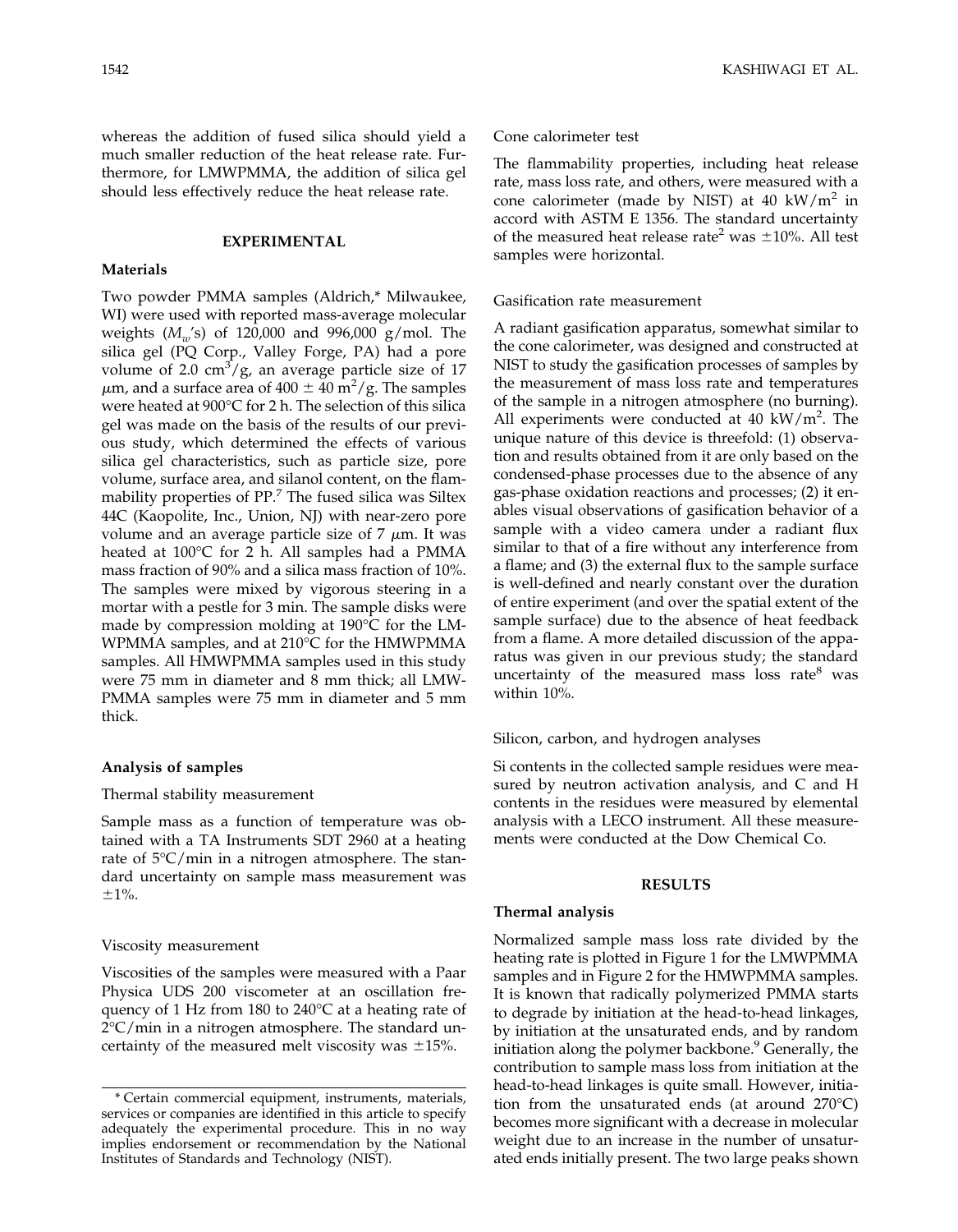

**Figure 1** Derivative TGA of LMWPMMA with silicas at 5°C/m in nitrogen.

with the LMWPMMA corresponded to the latter two types of initiation, and the addition of the two types of silica did not appreciably modify the initiation steps or

the overall thermal stability of the LMWPMMA sample. For the HMWPMMA shown in Figure 2, the mass loss peak initiated from the unsaturated ends became



**Figure 2** Derivative TGA of HMWPMMA with silicas at 5°C/m in nitrogen.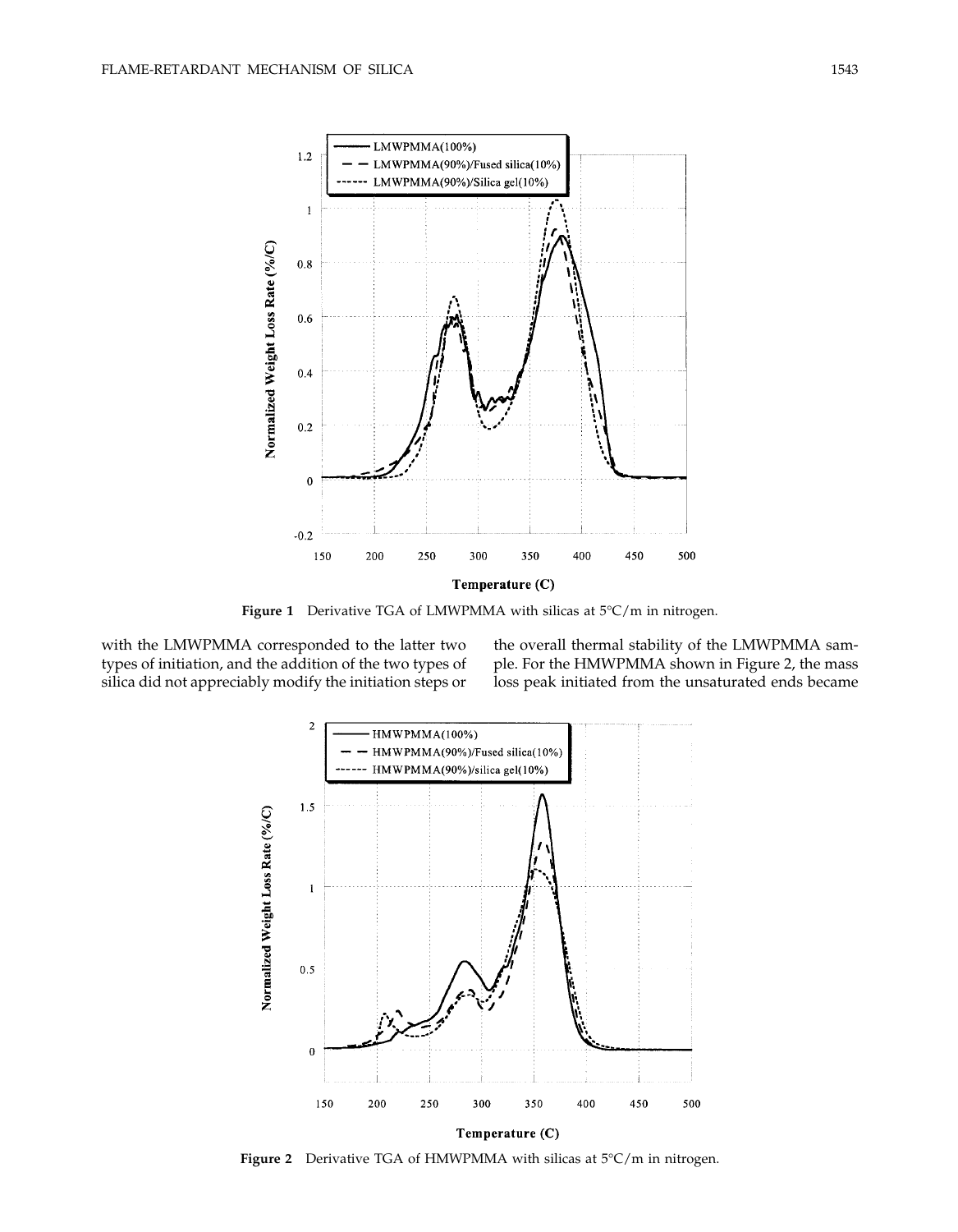

**Figure 3** Melt viscosity versus temperature for LMWPMMA with silicas.

much smaller than that for LMWPMMA. The addition of the two types of silica to HMWPMMA yielded a new peak at around 210 –220°C, which was compared with what was only a broad shoulder starting at about 210°C on the 270°C peak for unmodified HMW-PMMA. Although it was not clear what reaction mechanism caused this new low-temperature peak seen with the addition of the silicas, the effects of the addition of the silicas on the overall thermal stability of HMWPMMA were not significant to the overall degradation behavior. Therefore, the observed differences described later for gasification rate and heat release rate among the PMMA samples and PMMA/ silica samples did not appear to be mainly caused by a change in thermal stability brought on by the addition of the silicas to the PMMA samples.

All LMWPMMA samples were compression molded at 190°C, and no significant degradation of the samples was expected. However, all HMWPMMA samples were compression molded at 210°C, and a small amount of degradation occurred (in particular for samples with silica) corresponding to the small, first peak in Figure 2.

#### **Viscosity**

The relationship between melt viscosity and temperature is shown in Figure 3 for the LMWPMMA samples and in Figure 4 for the HMWPMMA samples. The melt viscosities of the LMWPMMA samples decreased sharply with an increase in temperature. The addition of the fused silica did not significantly increase the melt viscosity of LMWPMMA; however, the addition of the silica gel increased the melt viscosity roughly one order of magnitude over that of the pure LMW-PMMA. At high temperatures, the melt viscosity of HMWPMMA was at least an order of magnitude higher than that of LMWPMMA, having decreased much more slowly with an increase in temperature than did the viscosity of LMWPMMA. The addition of the fused silica (10% mass fraction) did not significantly modify the melt viscosity of HMWPMMA, but the addition of the silica gel (10% mass fraction) increased the melt viscosity of HMWPMMA by roughly a factor of five. At elevated temperatures, the melt viscosities of all HMWPMMA samples were at least one order of magnitude higher than those of all LM-WPMMA samples.

#### **Gasification**

Observation of the sequence of events in the gasification of the pure LMWPMMA sample first revealed small bubbles at the sample surface around 30 s after irradiation, followed by the appearance of many large bubbles. Around 60 s, vigorous bubbling with many large bubbles was noted. The sample continued its vigorous bubbling, and the center portion of the sam-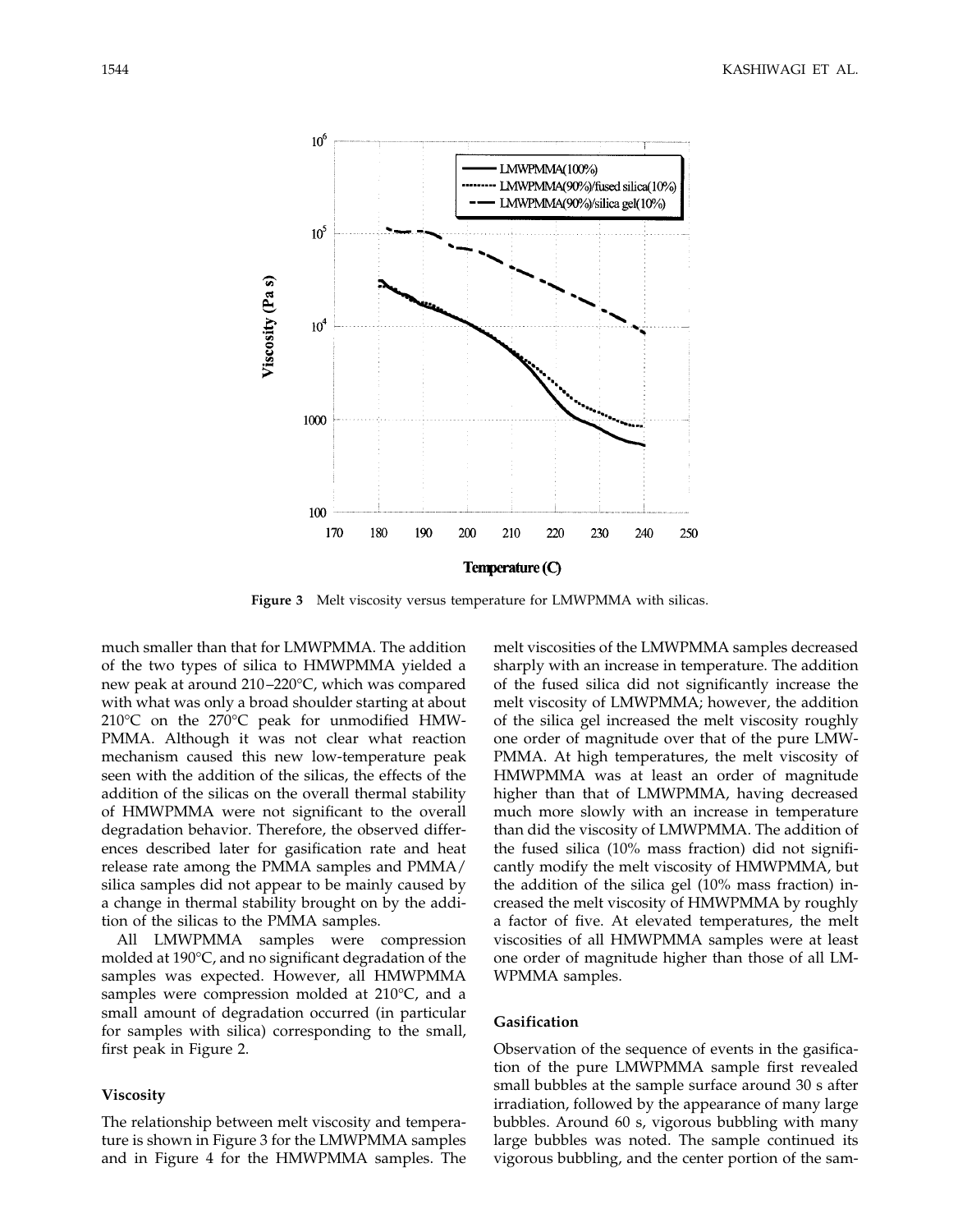

**Figure 4** Melt viscosity versus temperature for HMWPMMA with silicas.



Low MW PMMA with Various Silicas

**Figure 5** Selected sequence of images of the gasification phenomena of LMWPMMA samples with silicas in N<sub>2</sub> at 40 kW/m<sup>2</sup>: pure LMWPMMA at (A1) 120 s, (A2) 240 s, and (A3) 300 s; LMWPMMA (90%)/fused silica (10%) at (B1) 120 s (B2) 240 s, and (B3) 300 s. LMWPMMA (90%)/silica gel (10%) at (C1) 120 s (C2) 240 s, and (C3) 360 s.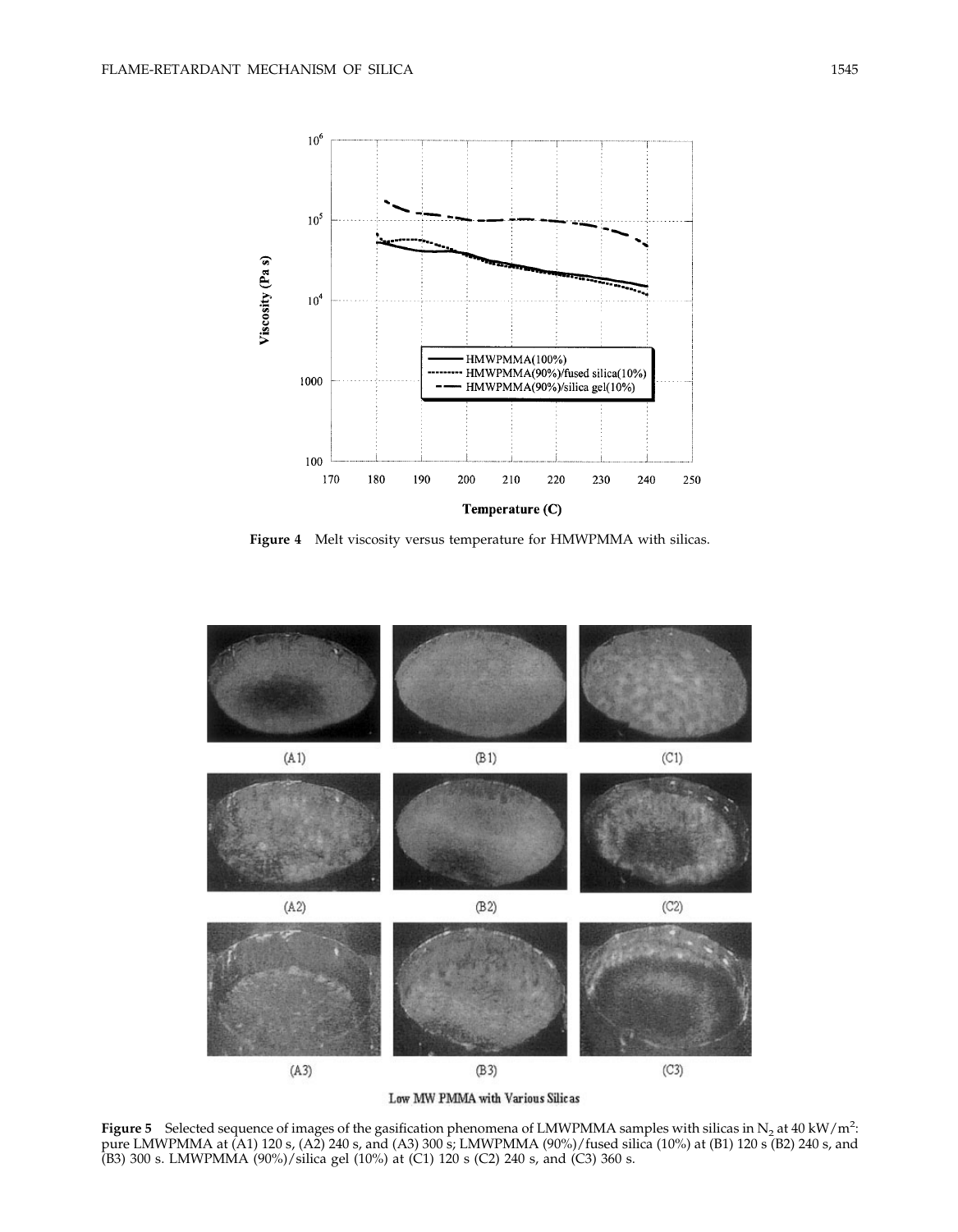

**Figure 6** Effects of silica types on the mass loss rate of LMWPMMA in  $N_2$  at 40 kW/m<sup>2</sup>.

ple surface became slightly dark in color at about 120 s, as shown in Figure 5(A1). After 120 s, more vigorous bubbling appeared, and the sample appeared less viscous (with the appearance of a fluid). Around 240 s, the surface was covered by bursting large bubbles (resembling a water surface hit by very heavy rain), as shown in Figure 5(A2). Vigorous bubbling with a very fluid sample continued, and the sample surface darkened after about 300 s. A very thin, black coating over the bottom of the container was left at the end of the test. The addition of the fused silica to LMWPMMA did not significantly change the gasification behavior of the pure LMWPMMA sample except that the sample appeared to be slightly more viscous. Sample swelling accompanied by release of bubbles, initiated after about 100 s, and these processes continued up to about 160 s. After 180 s, the gasification behavior was very similar to that of the pure LMWPMMA sample, and the remaining sample had very fluid behavior. A thin, dark gray crust-like layer was left at the bottom of the container at the end of the test. The mass of the residue was about the same as the initial mass of the added fused silica.

The gasification behavior of the LMWPMMA/silica gel sample was quite different from that of the previous samples. Many small, bubbles were observed around 30 s, but the sample appeared much more viscous. Many small, solid-looking islands appeared on the surface around 85 s, and bubbling was observed in the valleys between these islands. The solid islands grew laterally and connected to each other to cover the entire sample surface, as shown in Figure 5(C1). Swelling of this "solid" surface was observed

around 140 s, and the sample continued to slowly rise until it collapsed at around 210 s. The collapsed sample surface is shown in Figure 5(C2). The color of the surface became darker, and the fall of dark powders into the caved-in center of the sample was occasionally observed. A dark, relatively thick powdery layer [similar to the picture of Fig. 5(C3)] was left at the end of the test. The very fluid behavior observed for the previous two samples did not appear for this sample. The mass of the residue was almost the same as that of the initial weight of added silica gel, and the thickness of the residue was slightly less than that of the initial sample.

The calculated mass loss rates from the measured sample masses of all LMWPMMA samples are plotted in Figure 6. The mass loss rate curve of the LMW-PMMA/fused silica sample was similar to that of the pure LMWPMMA sample, except between 100 and 200 s. This trend might have been expected from the similar observed thermal gravimetric results and physical gasification behavior of the two samples, described previously. The mass loss rate of the LMW-PMMA/silica gel was roughly half of the value of the two samples, except at the early time up to about 60 s. However, the total sample mass loss (integrated values of the mass loss curves) was about the same for the three samples.

Observation of the gasification of the pure HMW-PMMA sample first revealed the formation of numerous tiny bubbles at the sample surface around 30 s. Around 60 s, the sample surface appeared to be melting, and several larger bubbles were formed. However, the sample surface appeared solid-like with sev-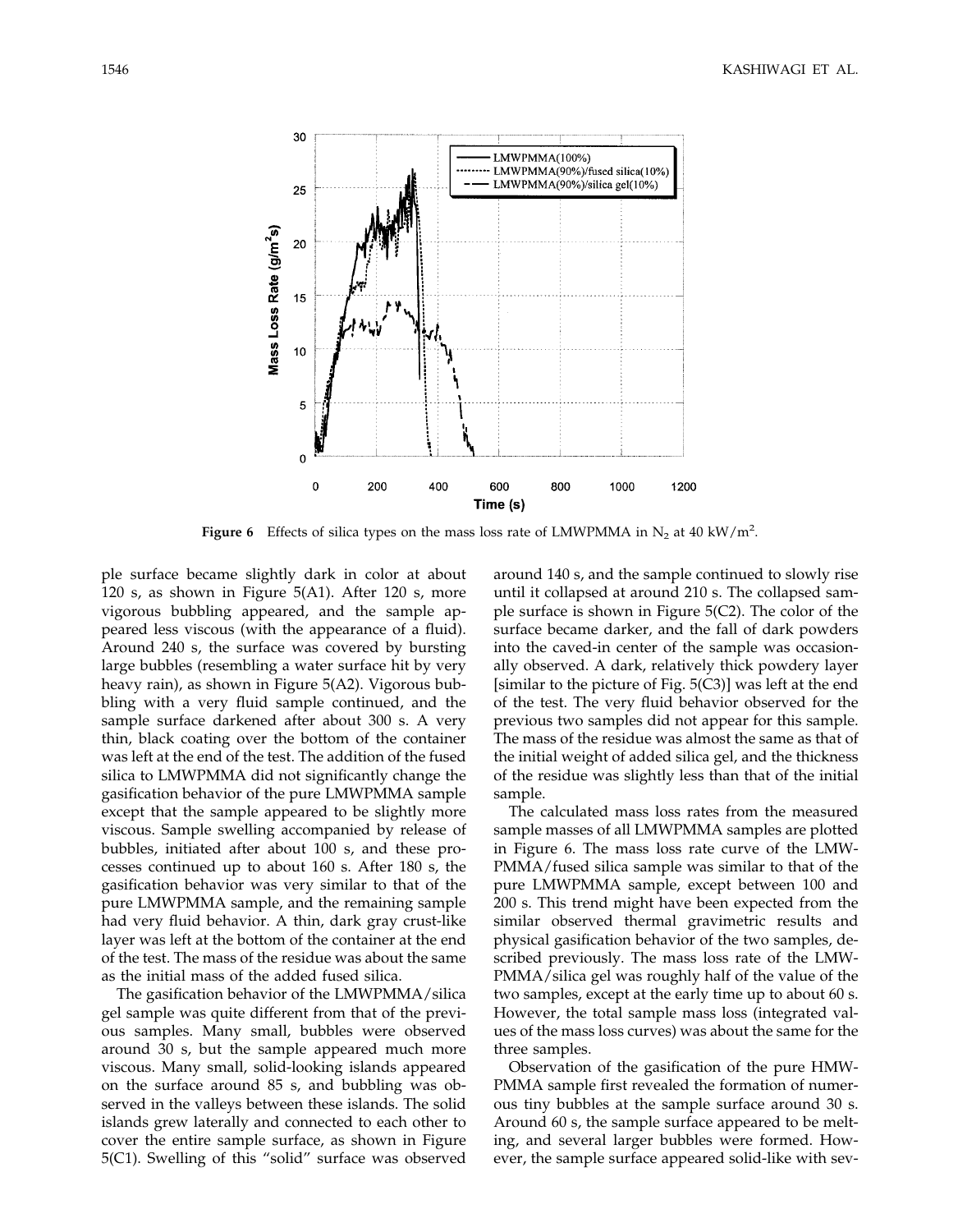

**Figure 7** Selected sequence of images of the gasification phenomena of HMWPMMA samples with silicas in  $N_2$  at 40 kW/m2 : Pure HMWPMMA at (A1) 120 s, (A2) 240 s, and (A3) 480 s; HMWPMMA (90%)/fused silica (10%) at (B1) 180 s (B2) 300 s, and (B3) 480 s; and HMWPMMA (90%)/silica gel (10%) at (C1) 180 s, (C2) 300 s, and (C3) 480 s.

eral bubbles, as shown in Figure 7(A1). The number of large bubbles gradually increased, and the sample appeared more fluid around 150 s. However, the size of the bubbles was smaller than those observed with the pure LMWPMMA sample. Swelling was observed around 260 s; then the surface continued to slowly rise up to 350 s. Then, the collapse of the swollen mound was observed around 360 s. After the collapse, the sample appeared to be more fluid, containing large bubbles. Little residue was left, except for several dark black spots at the bottom of the container, at the end of the test. The addition of the fused silica to HMW-PMMA resulted in neither large bubble formation nor a fluid surface. Rather a white, snow-like surface with bright white islands was formed; bubbling occurred in the valleys between the white islands. Swelling was observed, and an elevated mound was formed, as shown in Figure 7(B2). During the collapse of the mound, numerous white, thin flakes were formed, as shown in Figure 7(B3). The residue consisted of white flakes ranging from several millimeters to 1 cm. The flakes were piled at the bottom of the sample container at the end of the test. The mass of the residue was

about 10% higher than that of the mass of fused silica in the initial sample. The HMWPMMA/silica gel sample did not reveal any bubbling or melting behavior during the entire test. The surface always appeared to be solid-like, and its color gradually became darker over the progress of the test, as shown in Figure 7(C1– C3). No sample surface recession and no significant visual changes in the sample were observed. The surface of the residue appeared to be pasty instead of powdery for the LMWPMMA/silica gel sample. The mass of the residue was about 20% higher than that of the silica gel in the initial sample.

The mass loss rate curves of all HMWPMMA samples are shown in Figure 8. The results show that even the addition of the fused silica significantly reduced the mass loss rate of HMWPMMA. The addition of silica gel was, however, more effective for mass loss rate reduction, reducing the peak rate to one third that of the pure sample. However, the total mass loss (integrated value of the mass loss curve) was about the same for all HMWPMMA samples. By comparing the mass loss rate curves shown in Figure 6 for the LM-WPMMA samples, one sees that the addition of both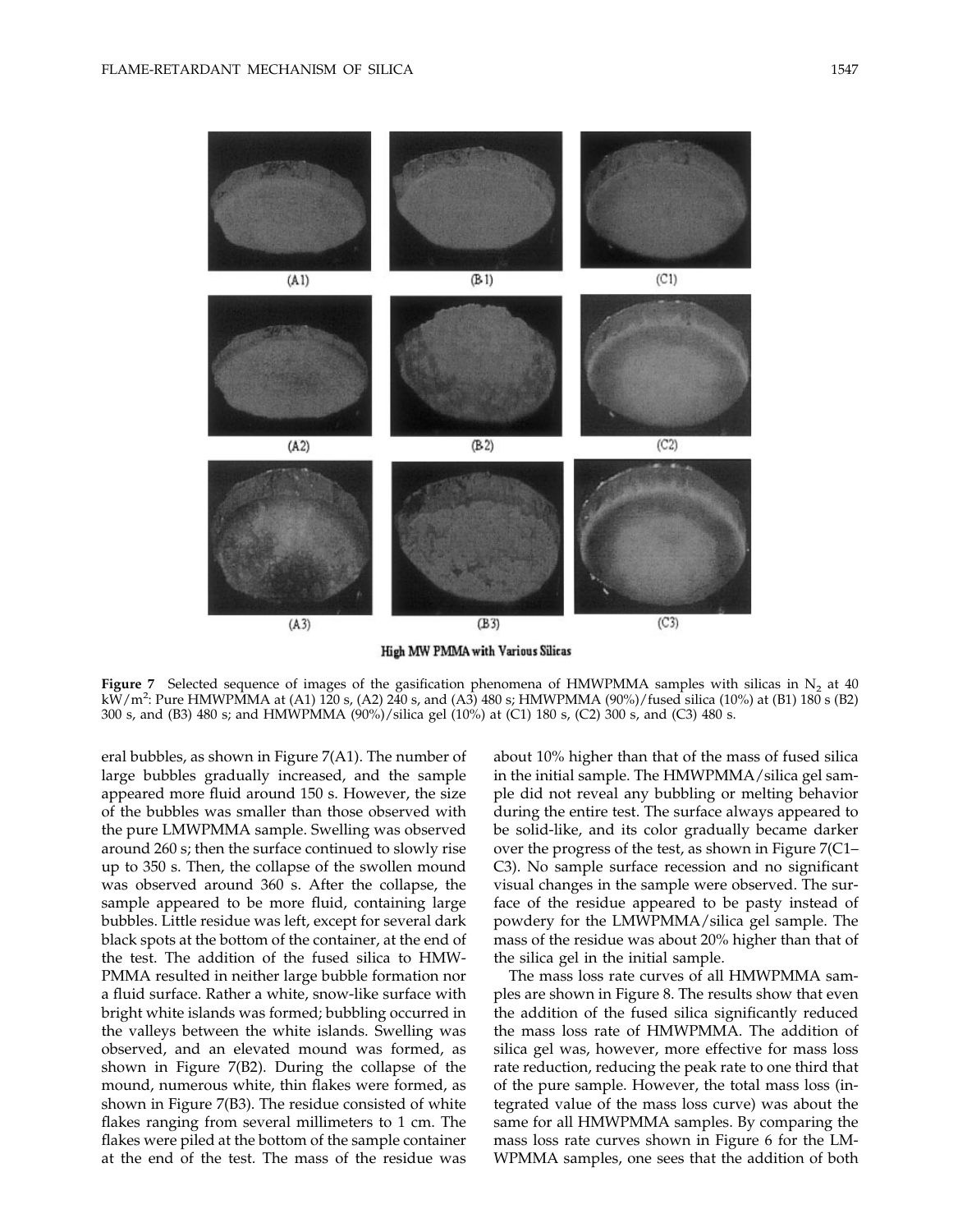

**Figure 8** Effects of silica type on the mass loss rate of HMWPMMA in  $N_2$  at 40 kW/m<sup>2</sup>.

types of silicas to the HMWPMMA sample yielded a greater mass loss rate reduction than this addition to the LMWPMMA sample.

#### **Heat release rate**

The heat release rates of all LMWPMMA samples are shown in Figure 9. The addition of the silica gel reduced the heat release rate of the LMWPMMA sample to roughly 50% of that of the pure sample, but the addition of the fused silica produced no significant reduction in heat release rate. The trends of the measured mass loss rate (burning rate) curves (not shown) were very close to those of the heat release curves, and thus, the calculated specific heat of combustion (measured heat release rate divided by measured mass loss rate) was  $24 \pm 2$  MJ/kg for the all LMWPMMA samples. Furthermore, the trends of the heat release rate curves were very similar to those of the mass loss rate in nitrogen, as shown in Figure 6.

The heat release rate curves of all HMWPMMA samples are shown in Figure 10. The trends shown in this figure are similar to those for the mass loss rate in nitrogen shown in Figure 8. The addition of the fused silica reduced the heat release rate about 25% compared to that for the pure HMWPMMA sample. The addition of the silica gel reduced the heat release rate of the HMWPMMA to about one third of the peak rate

of the pure sample. The calculated specific heat of combustion of all HMWPMMA samples was the same as that of the all LMWPMMA samples. The total heat release rate (heat release rate curve integrated over the test time) of both PMMA samples was about the same with or without the addition of silica.

#### **DISCUSSION**

When the surface of a thick PMMA sample is heated by an external source or by heat feedback from a flame, the temperature near the surface rapidly increases followed by reduction in viscosity of the sample near the surface. When the temperature of the sample becomes sufficiently high, degradation starts to generate methyl methacrylate (MMA) as the main degradation product.<sup>10</sup> Because the degradation temperatures of PMMA (shown in Figs. 1 and 2) are much higher than the boiling temperature of MMA (100°C), MMA is superheated and nucleates, forming bubbles in the melt layer. The bubbles rapidly rise (and expand) to the sample surface if the surrounding polymer layer is a melt with low viscosity. Thus, the mass loss rate and heat release rate (burning rate) of PMMA increase with the progress of the gasification and burning (the sample gets more heated in depth, and more sample gets degraded) as shown in Figures 6 and 8 –10.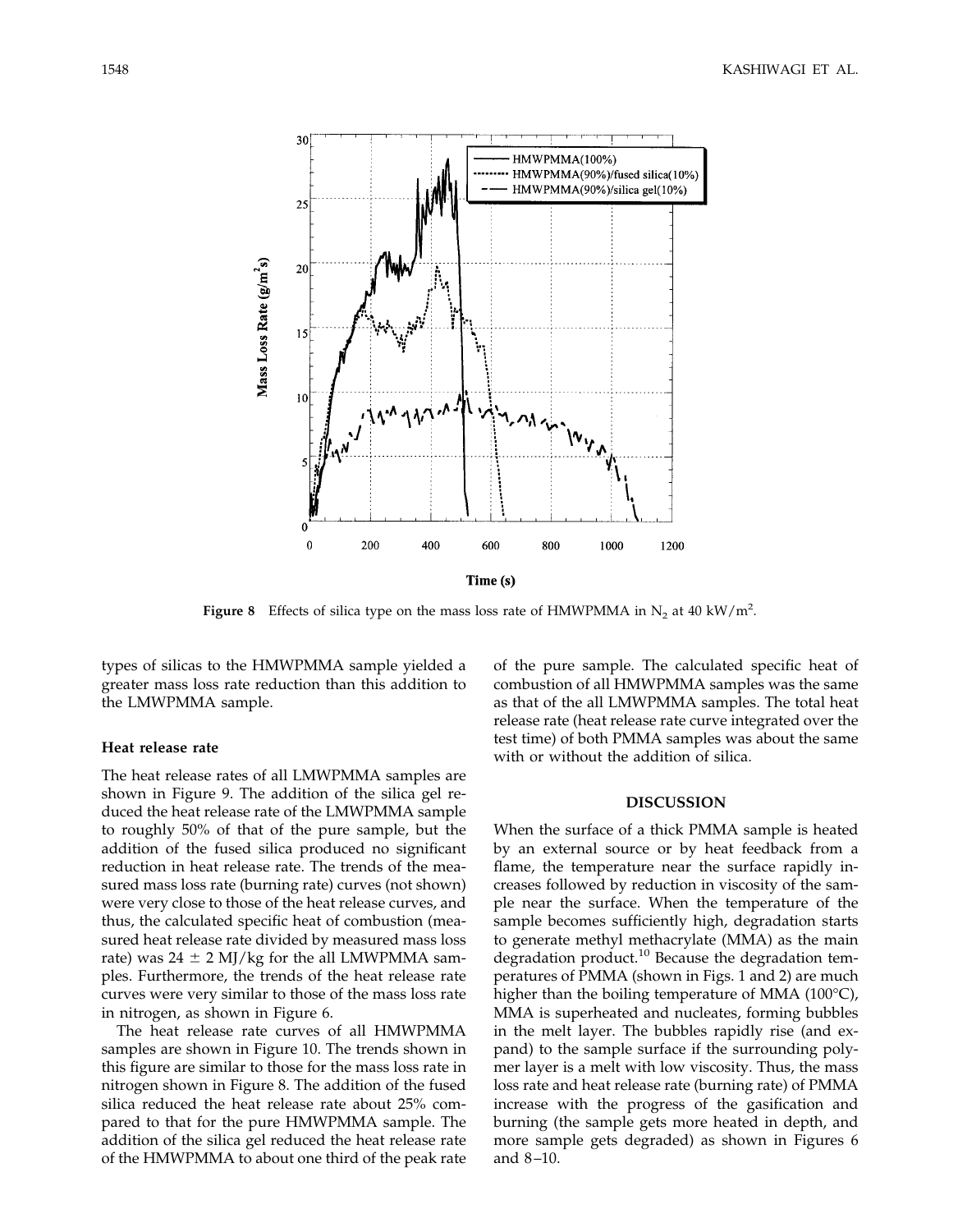

Figure 9 Effects of silica type on the heat release rate of LMWPMMA at 40 kW/m<sup>2</sup>.

The fused silica particles used in this study had nearly zero pore volumes and low surface areas. They had the appearance of light, fine sand. When the fused silica was added to the LMWPMMA, the melt viscosity of the sample was still low enough so that the gasification of the LMWPMMA/fused silica sample



Figure 10 Effects of silica type on the heat release rate of HMWPMMA at 40 kW/m<sup>2</sup>.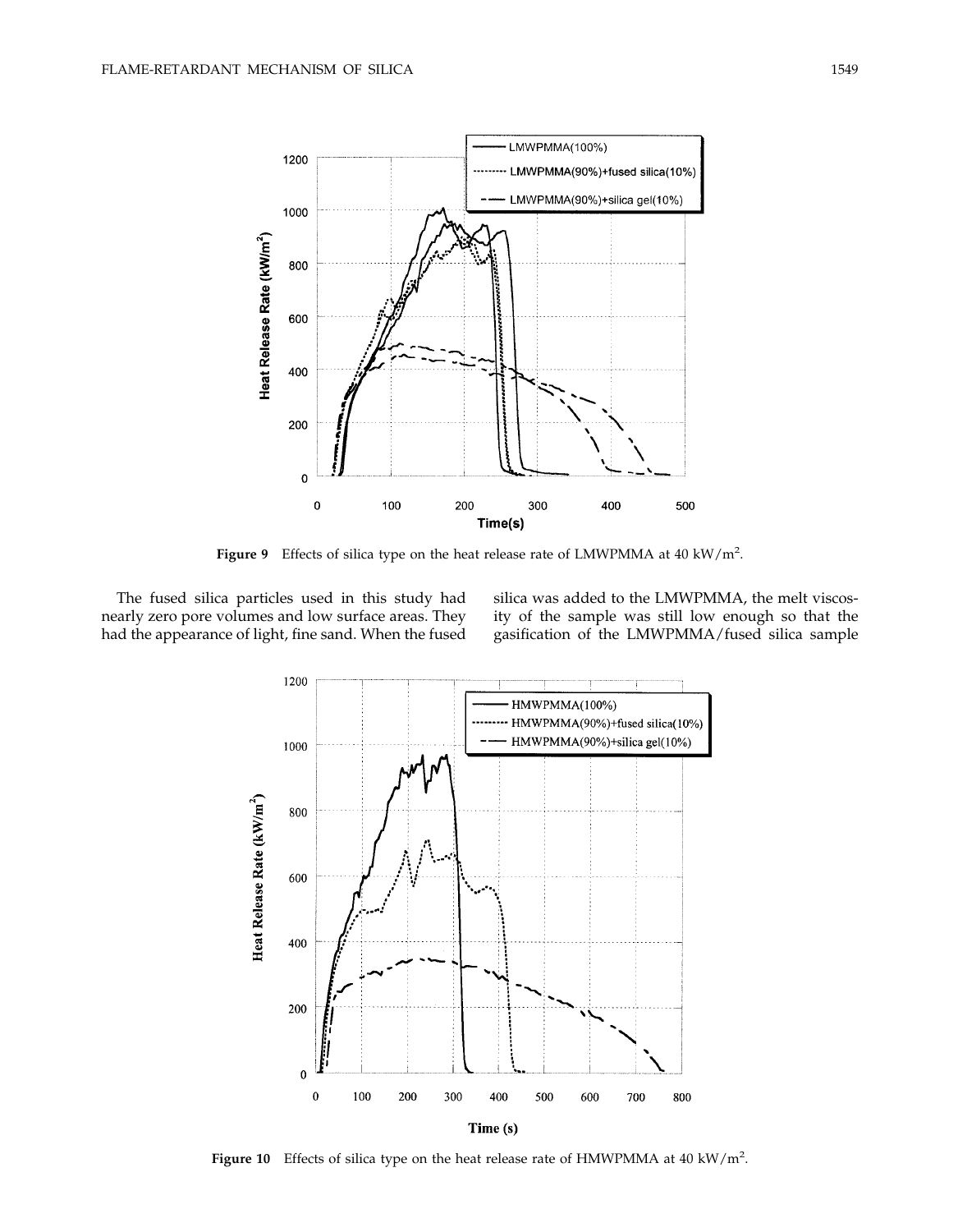

**Figure 11** Pictures of collected residues when the sample lost 40% of its initial mass during the gasification experiment at 40 kW/m2 in nitrogen: (a) LMWPMMA/fused silica and (b) LMWPMMA/silica gel.

behaved like a liquid, with vigorous bubbling similar to that of the pure LMWPMMA sample. The silica gel particles used in this study had large pore volumes and surface areas and had the appearance of fluffy, light feathers. The addition of the silica gel significantly increased the melt viscosity of both LMW-PMMA and HMWPMMA, in particular, for LMW-PMMA. The melt viscosity of the LMWPMMA/silica gel sample was about the same as that of the HMW-PMMA/fused silica sample at high temperatures. Addition of the fused silica to the HMWPMMA sample resulted in neither large bubble formation nor a fluid surface but rather the formation of a frost-like surface with white islands.

To determine the fate of the silicas in these PMMA samples during the gasification, sample residues were collected by termination of the tests when each sample lost about 40% of its initial mass. It took about 325 s of exposure for LMWPMMA/fused silica and about 420 s of exposure for LMWPMMA/silica gel. Pictures of the collected residues for both samples are shown in Figure 11. The residue of LMWPMMA/fused silica appeared to be a hard brittle material, once melted, with numerous large bubbles throughout the whole sample volume, and this indicated that the whole sample was melted by the end of the test (325 s). The residue of LMWPMMA/silica gel formed a bulging

crust layer roughly 1 cm thick (the entire residue was bulged upward). Its surface was covered by black granular course particles, and deeper layers below the surface contained numerous small pores, indicating some degradation occurred in the deeper layers. Small amounts of samples were collected from different locations in the residues for further analysis of their Si, C, and H contents. The results of the analyses are shown in Table I. The measured Si content of the top outer portion of the sample [white color portion as shown in Fig. 11(a)] of LMWPMMA/fused silica was slightly higher than the original Si content of the starting sample (about 4.4% mass fraction); also, there was no significant accumulation of fused silica in the bottom layer. It was of interest to us to know where the fused silica was in this residue. Many more segments were collected from the residue of another LMW-PMMA/fused silica sample that had a 40% mass loss. Each of the segmented samples was pyrolyzed in a muffle furnace in air at 900°C. At the end of the test, white power (fused silica) was observed at the bottom of a crucible, and its weight was measured. The top black layer, similar to the one shown in Figure 11(a), contained about 30% silica, the top outer portion contained about 13 % silica, the circumference of the residue (along the aluminum foil container edges) contained about 13% silica, and the rest of the residue

**TABLE I**

**Si, C, and H Contents in the Portions of the Residue Collected at Different Locations of the LMWPMMA Samples when the Sample Lost 40% of its Initial Mass in the Gasification Experiment at 40 kW/m2 in Nitrogen**

| Sample identification                                                    | Si (mass fraction $\%$ ) | C (mass fraction $\%$ ) | H (mass fraction $\%$ ) |
|--------------------------------------------------------------------------|--------------------------|-------------------------|-------------------------|
|                                                                          | $6.2 \pm 0.3$            | $52 \pm 5$              | $7.4 \pm 0.7$           |
| Top outer portion, with fused silica<br>Bottom center, with fused silica | $5.1 \pm 0.2$            | $53 \pm 5$              | $7.6 \pm 0.7$           |
| Top granular particles, with silica gel                                  | $42 \pm 2$               | $6.2 \pm 1$             | $0.8 \pm 0.1$           |
| Layer immediately below the granular particles,                          |                          |                         |                         |
| with silica gel                                                          | $12.4 \pm 0.5$           | $44 \pm 4$              | $5.9 \pm 0.5$           |
| Bottom layer, with silica gel                                            | $4.3 \pm 0.2$            | $53 \pm 5$              | $7.3 \pm 0.7$           |
|                                                                          |                          |                         |                         |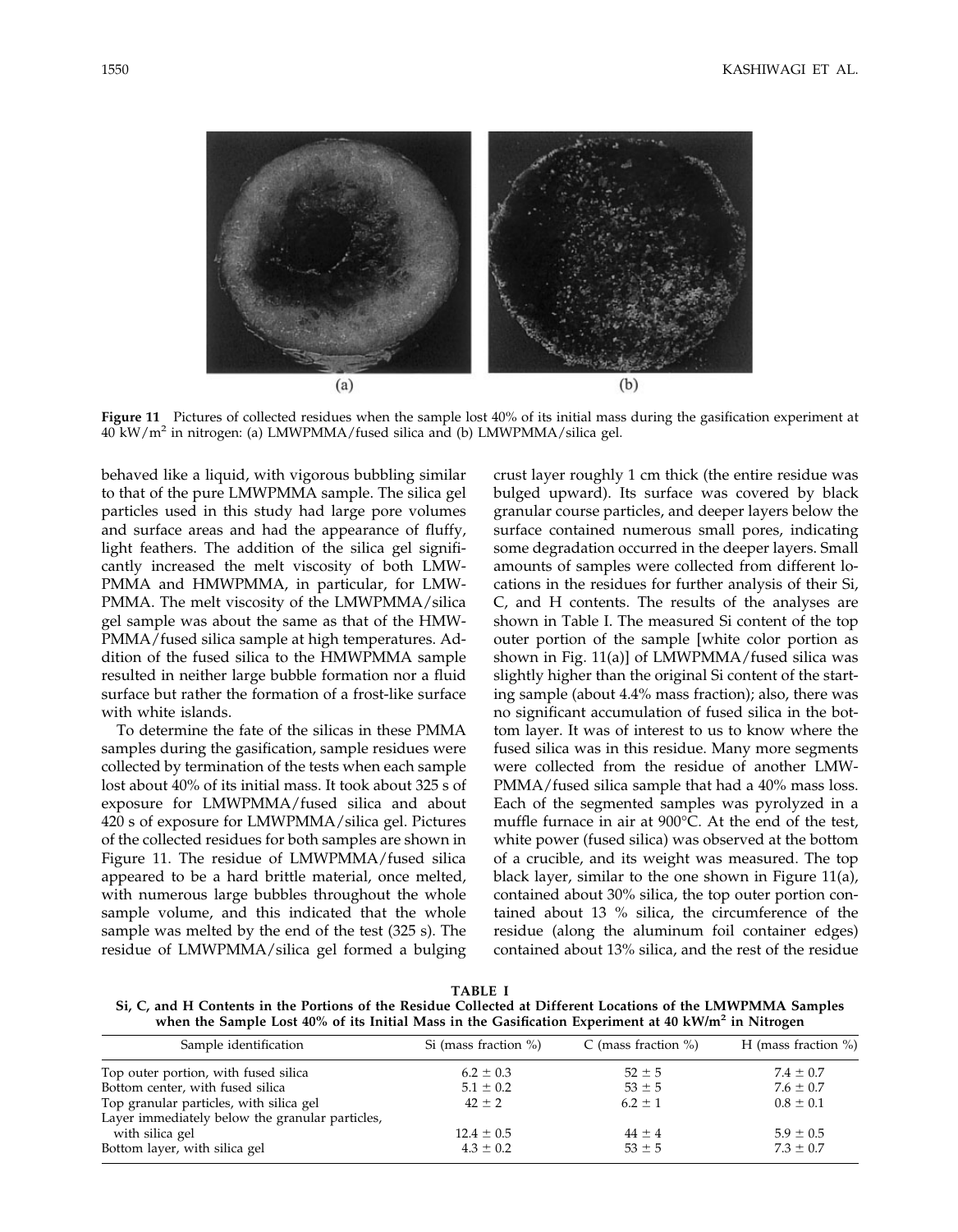

**Figure 12** Pictures of collected residues when the sample lost 40% of its initial mass during the gasification experiment at 40 kW/m2 in nitrogen: (a) HMWPMMA/fused silica and (b) HMWPMMA/silica gel; the imperfections in the lower part of the residue were accidentally caused after the test.

contained about the same amount of silica as the original sample. The small accumulation of silica along the circumference could be due to the vigorous bubbling through out the molten layer, which transported silica particles radially outward and downward along the foil wall. These results indicate that for LMWPMMA/ fused silica, accumulation of silica near the sample surface was not significant so the molten polymer was always available near the surface to degrade during the gasification test and the degradation products evolved without any significant obstruction. We propose that this is the reason the addition of fused silica to LMWPMMA did not reduce by any significant amount the gasification rate and heat release rate of LMWPMMA.

A significant accumulation of silica was observed in the granular particles on the top layer of the LMW-PMMA/silica gel sample. Furthermore, some accumulation of silica was also observed in the layer immediately below the granular particles. Because the surface on the LMWPMMA/silica gel was covered by loose granular particles made of mainly silica, part of the virgin layer of the sample was still exposed to external radiation through the porous particles layer, and also, the barrier performance of the surface to contain the degradation products of PMMA was not effective. However, the accumulating granular particles layer acted as a mainly inert layer (PMMA was not readily available near the surface) and also as a heat insulation layer. We propose that this is the reason the addition of silica gel to LMWPMMA reduced by a relatively significant amount the gasification rate and heat release rate of LMWPMMA.

For HMWPMMA, the pictures of the samples collected after about 40% of mass loss from the initial mass in the gasification experiment are shown in Figure 12. The HMWPMMA/fused silica sample showed white, mainly connected islands covering the surface and valleys between the islands. The islands looked like singed particles. The sample below the top surface did not show pores or signs of melting, and it appeared to be the original sample material. The Si, C, and H analysis of the islands indicated that the islands were mainly silica, and the valley was a composition similar to the original sample, as shown in Table II. It is of interest how this surface pattern was formed during the gasification experiment. There are two likely mechanisms; one would be due the diffusion of the particles in the polymer melt layer (a similar pattern was observed in a gel<sup>11</sup>); the second would be the bursting of bubbles at the surface, which pushed the particles away from bubbles, and the particles accumulated locally and formed "singed" islands. The formation of the silica islands significantly reduced the

**TABLE II**

**Si, C, and H Contents in the Portions of the Residue Collected at Different Locations of the HMWPMMA Samples when the Sample Lost 40% of its Initial Mass in the Gasification Experiment at 40 kW/m2 in Nitrogen**

| Sample identification                           | Si (mass fraction $\%$ ) | C (mass fraction $\%$ ) | H (mass fraction $\%$ ) |
|-------------------------------------------------|--------------------------|-------------------------|-------------------------|
| Top white islands on surface, with fused silica | $45 \pm 2$               | $4 \pm 1$               | $0.5 \pm 0.1$           |
| Valleys between the islands, with fused silica  | $7.0 \pm 0.3$            | $52 \pm 5$              | $7.4 \pm 0.3$           |
| Top layer, with silica gel                      | $43 \pm 2$               | $5 \pm 1$               | $0.7 \pm 0.1$           |
| Layer 3 mm below, with silica gel               | $6.3 \pm 0.3$            | $52 \pm 5$              | $7.2 \pm 0.7$           |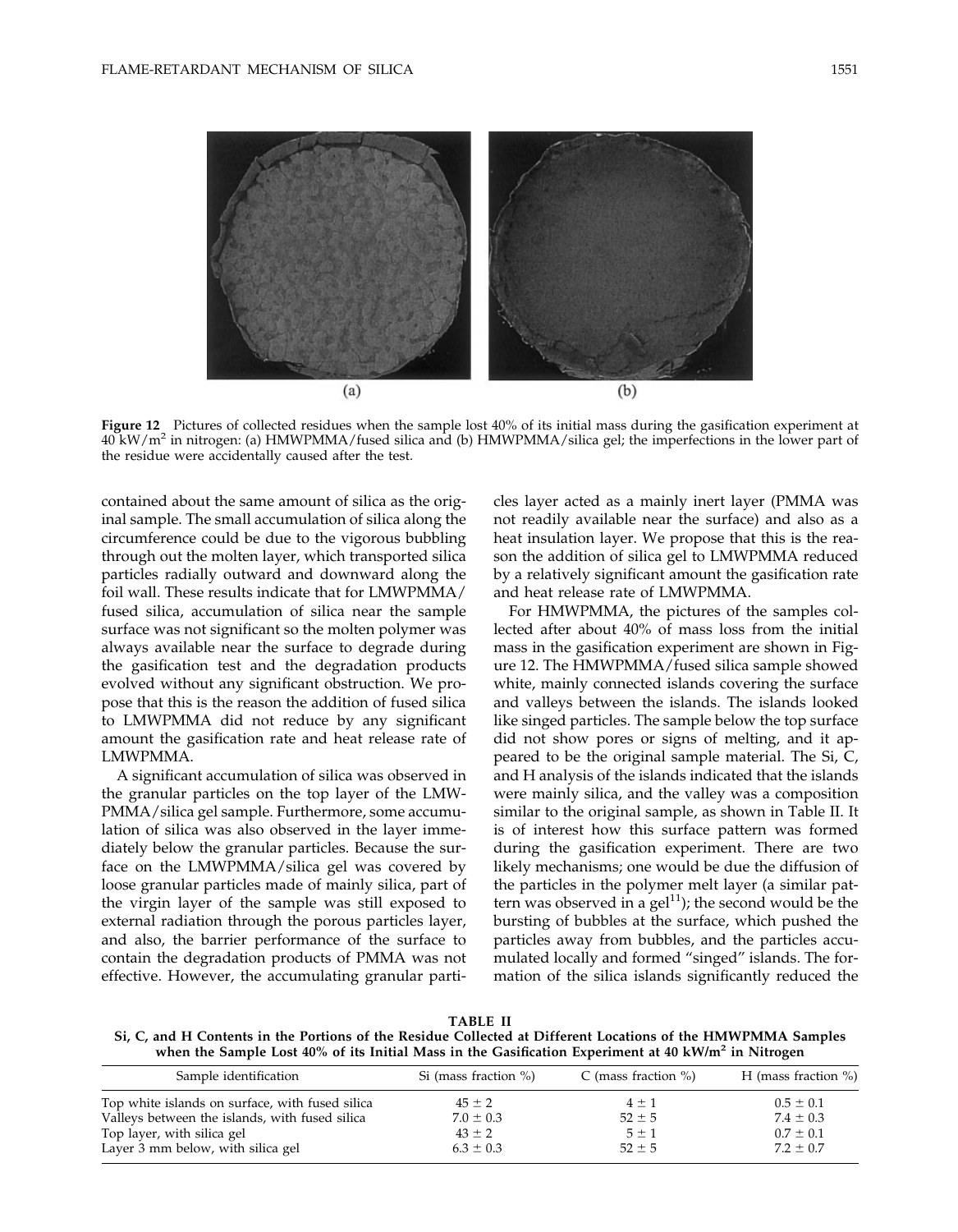availability of HMWPMMA for degradation near the surface, but the islands did not cover the entire surface. The valleys were exposed to the external radiation and continued to degrade so that the addition of fused silica to HMWPMMA reduced the gasification rate and heat release rate but not as much as was the case for the HMWPMMA/silica gel (the entire surface was covered by a silica net as described later).

The picture of the collected residue of HMW-PMMA/silica gel after about 40% mass loss showed a smooth surface without any formation of bubbles or any significant regression, as shown in Figure 12(b). The top layer (about 3 mm thick) was of a soft, fine texture, which covered the entire surface. The sample below the layer did not show any pores or signs of melting, and it appeared to be the same as the unexposed original sample material. The top layer consisted mainly of silica, as shown in Table II. Because no significant sample surface recession was observed over the entire gasification experiment, the silica gel particles probably formed a continuous silica gel net. A similar top layer was also formed for the PP/silica gel sample during gasification experiments, and progressive accumulation of silica near the surface was observed with the progress of those experiments.<sup>5</sup>

The accumulation of silica near the sample surface during gasification or burning has four important effects on the mass loss rate in nitrogen or on the heat release rate (burning rate): first is the depletion of PMMA (or any volatile organic material) concentration near the sample surface, second is the formation of a thermal insulation layer, third is the formation of a barrier for the evolved degradation products to the gas phase, and fourth is the change in surface reflection characteristics with respect to the incident radiation. Theoretical models of polymer gasification with an inert additive in the sample predict a significant reduction in the mass loss rate by the depletion of the polymer concentration near the surface with the accumulation of inert silica.<sup>5,12</sup> The second effect has been clearly demonstrated by the measurement of heat transfer rate through silica ash layers of various thicknesses. A reduction of roughly 65% of incident radiant flux was reported with a 1.5-mm layer of silica ash. $^{13}$ The third effect appears as the formation of the solidlike sample surface without melting and vigorous boiling. The transport of the degradation products from the interior of the sample to the sample is very rapid during a boiling process. With the formation of the layer, the transport process appears to be capillary through the particle-filled solid-like layer. The capillary transport is slower than that through boiling. The fourth effect is the increase in surface reflectance with respect to the incident radiation with an increase in scattering from the accumulated silica compared to more absorbing PMMA.

There might be some change in PMMA degradation reactions due to the entrapment/entanglement of polymer chains with silica gel particles having a large pore volume and surface area, hydrogen bonding with silanol, or dipole-dipole coupling between the carbonyl of PMMA and Si-O bonds.<sup>14</sup> If crosslinks are followed by the formation of a carbonaceous network (char), a combined layer consisting of accumulated silica gel particles interspersed with the char network would be formed. Such a layer would have more physical integrity and would be a better protective layer. $3$  Such a layer might not be formed in the thermogravimetric analysis (TGA) experiment when a sample weight of less than 10 mg (little accumulation of silica within an extremely thin sample layer) is used, and no significant change in thermal stability of PMMA by the addition of the silica gel was observed, except for the formation of the first mass loss peak, as shown in Figure 2. Although the temperature range was higher than that used in this study (up to 500°C), it was reported that high yields of mesoporous carbon were generated from furfuryl alcohol with high-surface-area silica particles at a heating rate of  $2.5^{\circ}C/m$  to 800 $^{\circ}$ C in nitrogen flow and held there for 3 h.<sup>15</sup> It appears that something analogous could be the case for the HMWPMMA/silica gel samples, which generated some carbonaceous residue during the gasification. TGA analysis, in a nitrogen atmosphere, of the residues collected after gasification tests showed that the mass loss rate of the residue of the HMWPPA/ silica gel was very small, even at 1000°C, without any distinct mass loss rate peak. However, a high mass loss rate from the residue of the LMWPMMA/silica gel was observed from 500°C on upward, and a broad peak was observed around 620°C.

The gasification rate and heat release rate of all silica/PMMA samples showed no significant difference from those of pure PMMA samples at the early stages of the test, as shown in Figures 6 and 8 –10, even with the best performer (i.e., the HMWPMMA/silica gel sample). A silica mass fraction of 10% in PMMA appeared to be insufficient to reduce the early mass loss rate or heat release rate. With the progress of the test, polymer resins degraded and depleted and the accumulation of light silica particles occured. Thus, the silica concentration near the sample surface increased with the progress of the test. Our previous study showed that an increase in silica gel concentration in the initial sample enhanced early reduction of mass loss rate in a PP/silica gel system.<sup>5</sup> At a low concentration of silica gel in PP, many solid-like islands were formed during the gasification test instead of a solid-like surface covering over the entire sample surface. Melting and bubbling were observed in the valleys among the islands.